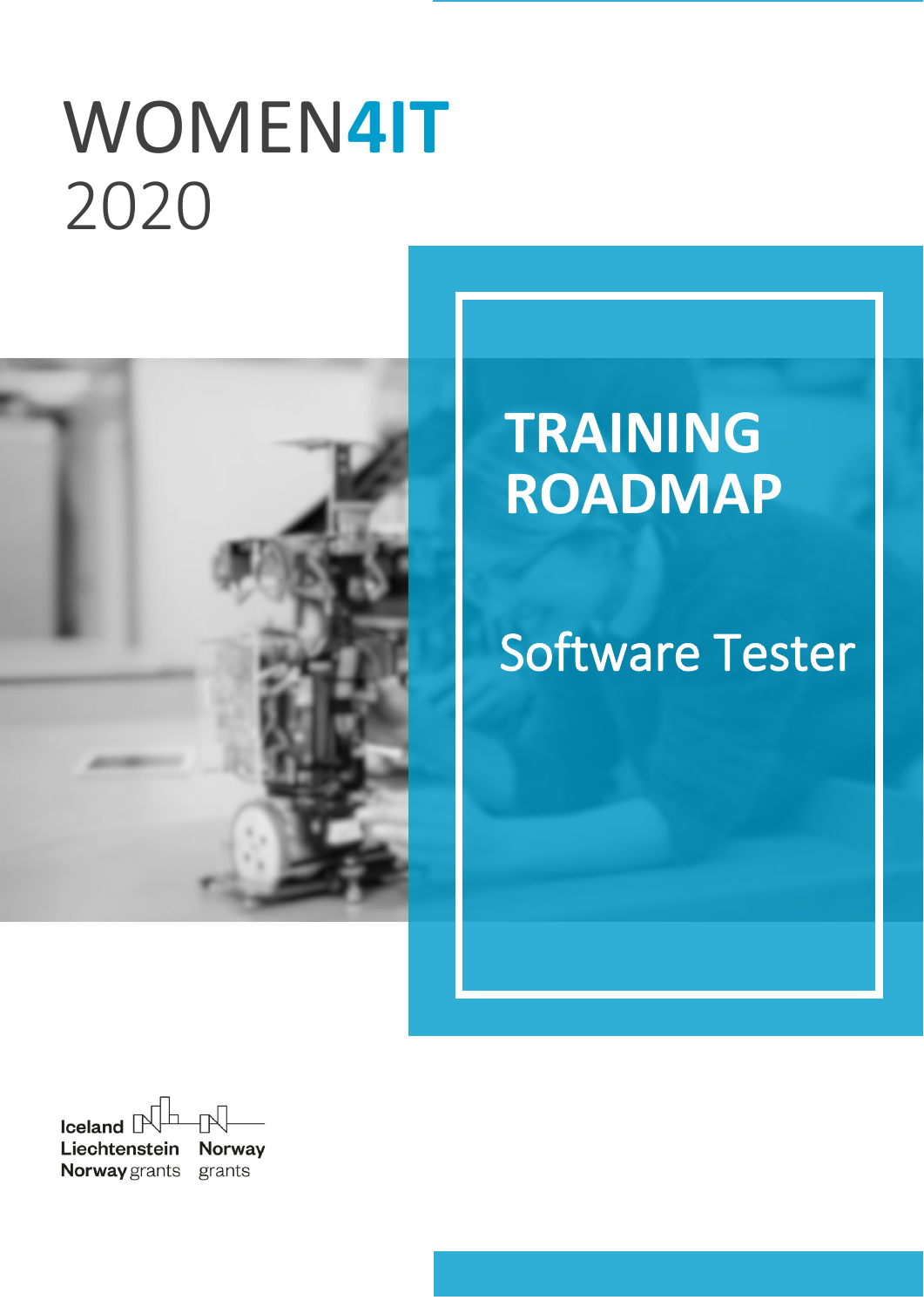$l$ celand Liechtenstein **Norway** grants

About This Training Path

#### **Total Hours**

160

# **Training Objectives**

The purpose of this training path is to provide you with a knowledge of software testing processes and principles, types and methods. You will learn about the technologies and tools used within the software testing industry for example, Postman for API testing; Jira, Trello for project management; SQLite - for databases; Microsoft Excel for manual testing and Chrome Developer Tools for debugging. Training is firmly focused on the job of the software tester you will practice your newly gained skills and knowledge using real-life projects and methods.

### **Upon successful completion of the training you will be able to:**

- Conduct software testing by creating test cases, organize test cases in test sets, develop test schedule and plan test executions, contribute to test plans and write specific reports based on Software Testing principles.
- Learn to use specific tools in the testing process: Postman for API testing; Jira, Trello for Project Management; SQLite - for databases; Microsoft Excel for manual testing; Chrome Developer Tools for debugging.
- Run automation scripting with Postman and use Selenium for basic UI testing (e.g. log in).

### **Success Criteria**

You are assessed continuously throughout the training, earning badges for every module you successfully complete. You must achieve all badges to successfully complete the training. A minimum attendance rate of 75% is required.

## **Accreditation**

You may qualify, in full or in part, for credits towards future training courses or certification by an awarding body. Your mentor will explain these options to you before you begin.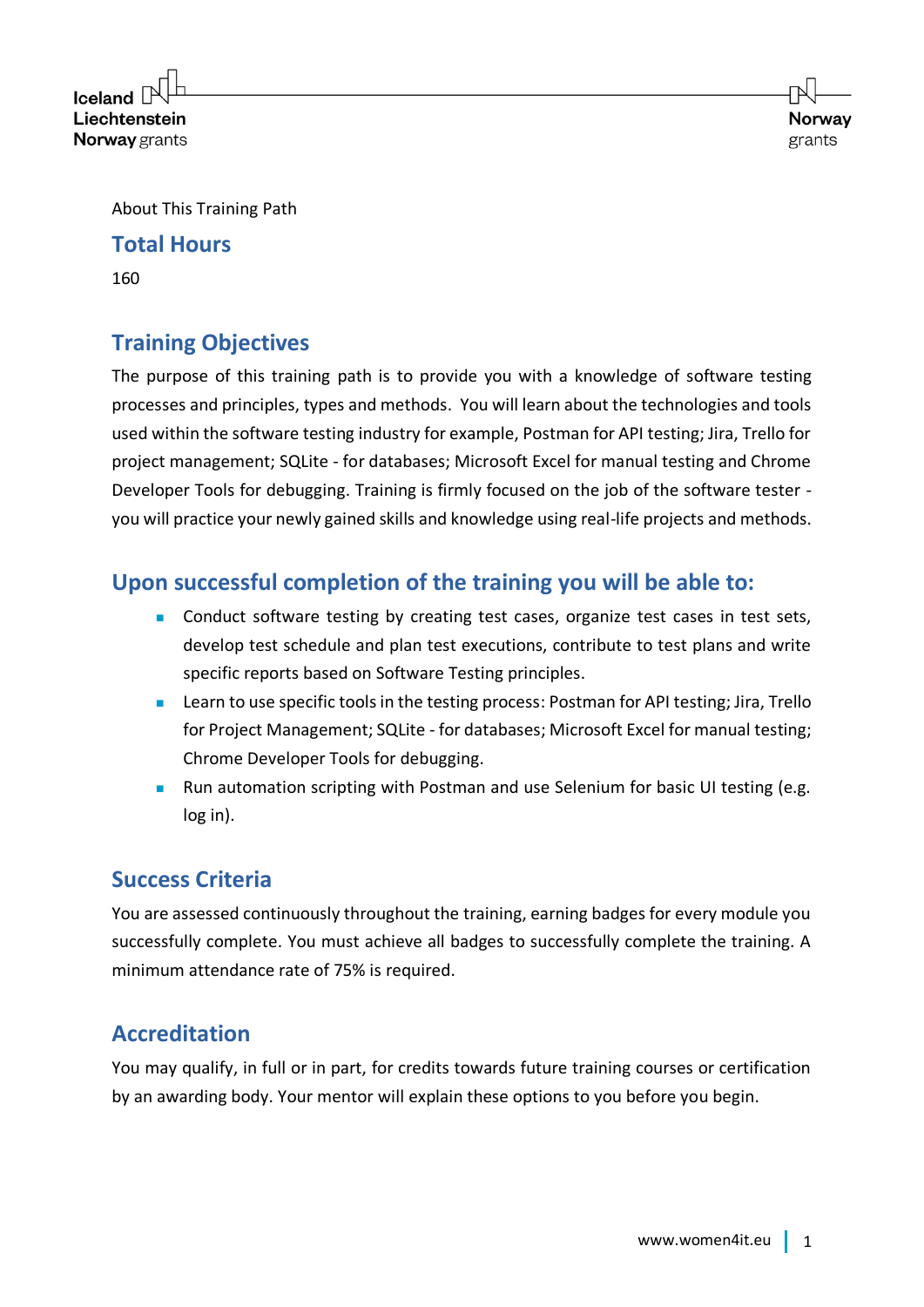

# **Your Training Roadmap**

Your trainer may conduct a pre-assessment exercise with you to determine your knowledge of the subject and your comfort level with technology. This may be in the form of a short online test, a paper survey or informal interview, either 1 to 1 or in a group with your fellow learners. A digital skills introductory course may be recommended for you to help you progress through the training roadmap.

#### **UNIT 1**

#### **Introduction to Software Testing**

#### **Learning Objectives**

- Understand the purpose of testing in the context of software development and become familiar with the specialised terminology.
- Understand the process of developing an application (SDLC Software Development Life Cycle), how testing contributes at each stage of this process and why it is necessary (STCL - Software Testing Life Cycle).
- Gain introductory knowledge regarding the Software Testing topic by understanding the principles.

#### **UNIT 2**

**Introduction to Software Testing 2**

#### **Learning Objectives**

- Gain introductory knowledge regarding the software testing topic by understanding the specific terminology.
- Know about common software development models.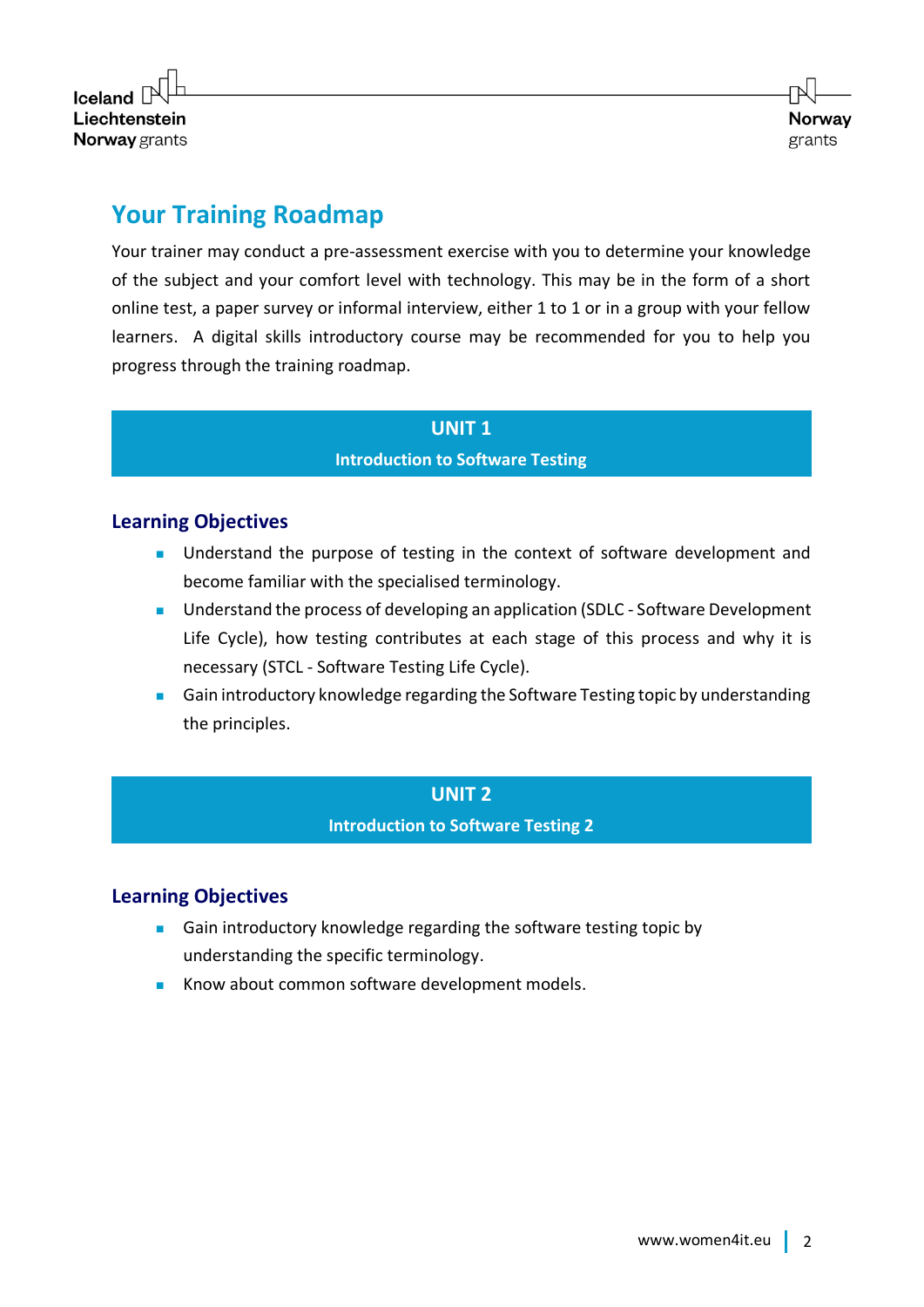#### **UNIT 3 Software Testing Principles**

#### **Learning Objectives**

- Be familiar with the most common types of testing through practical exercises, along with team-mates.
- Test value ranges in software applications and their limits, using techniques such as Equivalence Class Partitioning, Boundary Value Analysis, Decision Table and State Transition.

#### **UNIT 4**

#### **The Software Testing Process**

#### **Learning Objectives**

- Understand what the testing process within a project is, from the analysis of the requirements, the creation of the test plan, to its execution and the reporting of defects by carrying out step by step, practice activities.
- Understand how development teams collaborate according to the most popular working methodologies: Agile and Waterfall.

#### **UNIT 5 Testing Software Tools**

#### **Learning Objectives**

- Understand how a browser communicates with a web server and which add-ons can ease your work in testing.
- Use some of the most popular applications for project management: Jira and Trello.